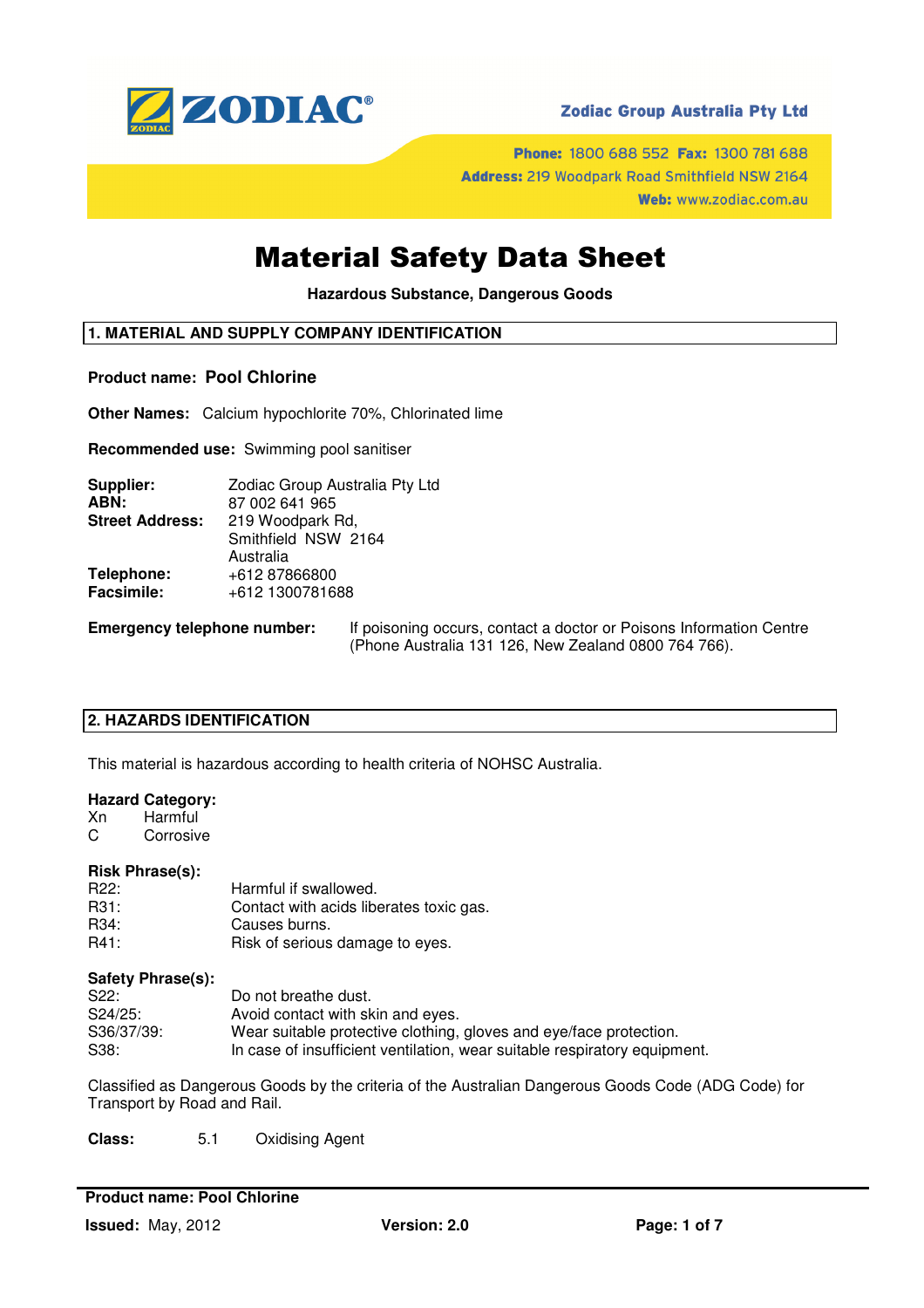

## **Poisons Schedule (Aust):** S6

This material is a Scheduled Poison S6 and must be stored, maintained and used in accordance with the relevant regulations.

| 3. COMPOSITION INFORMATION                 |           |                   |
|--------------------------------------------|-----------|-------------------|
| <b>CHEMICAL ENTITY</b>                     | CAS NO.   | <b>PROPORTION</b> |
| Calcium hypochlorite                       | 7778-54-3 | $>90\%$           |
| Water                                      | 7732-18-5 | $5 - 10%$         |
| Ingredients determined to be non-hazardous |           | <b>Balance</b>    |
|                                            |           | 100%              |

## **4. FIRST AID MEASURES**

If poisoning occurs, contact a doctor or Poisons Information Centre (Phone Australia 131 126, New Zealand 0800 764 766).

**Inhalation:** Remove victim from exposure - avoid becoming a casualty. Remove contaminated clothing and loosen remaining clothing. Allow patient to assume most comfortable position and keep warm. Keep at rest until fully recovered. Seek medical advice if effects persist.

**Skin contact:** If skin or hair contact occurs, remove contaminated clothing and flush skin and hair with running water. If swelling, redness, blistering or irritation occurs seek medical assistance.

**Eye contact:** Immediately irrigate with copious quantities of water for 15 minutes. Eyelids to be held open. Remove clothing if contaminated and wash skin. Urgently seek medical assistance. Transport to hospital or medical centre.

**Ingestion:** Immediately rinse mouth with water. If swallowed, do NOT induce vomiting. Give a glass of water to drink. Never give anything by the mouth to an unconscious patient. If vomiting occurs give further water. Get to a doctor or hospital quickly.

**Notes to physician:** Treat symptomatically. Effects may be delayed. Can cause corneal burns.

## **5. FIRE-FIGHTING MEASURES**

**Specific hazards:** Non-combustible material. Contact with combustible or organic materials may result in ignition.

**Fire fighting further advice:** Not combustible, however material will decompose if involved in a fire. On decomposing may emit toxic fumes, including chlorine, and also oxygen an accelerant. Fire fighters to wear self-contained breathing apparatus and suitable protective clothing if risk of exposure to products of decomposition.

### **Hazchem Code:** 2W

**Suitable extinguishing media:** N Not combustible, however, if material is involved in a fire use water fog (or if unavailable fine water spray), foam, dry agent (carbon dioxide, dry chemical powder).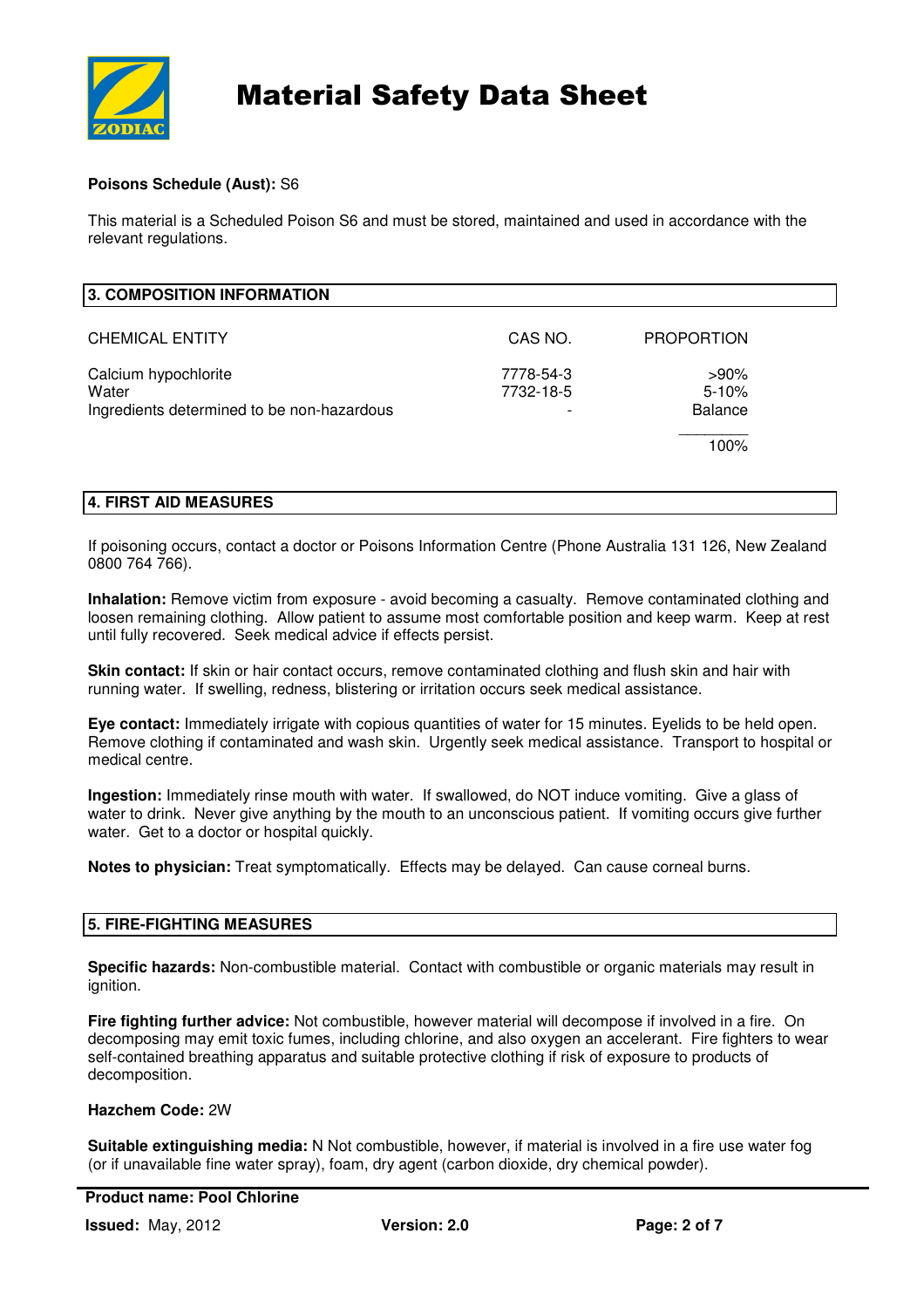

# **6. ACCIDENTAL RELEASE MEASURES**

### **SMALL SPILLS**

Wear protective equipment to prevent skin and eye contamination. Avoid inhalation of vapours. Wipe up with absorbent (clean rag or paper towels). Allow absorbent to dry before disposing with normal household garbage. Collect and seal in properly labelled containers or drums for disposal.

## **LARGE SPILLS**

Clear area of all unprotected personnel. Wear protective equipment to prevent skin and eye contamination and the inhalation of dust. Work up wind or increase ventilation. Cover with damp absorbent (inert material, sand or soil). Sweep or vacuum up, but avoid generating dust. Collect and seal in properly labelled containers or drums for disposal. If contamination of sewers or waterways has occurred advise local emergency services.

### **Dangerous Goods – Initial Emergency Response Guide No:** 31

# **7. HANDLING AND STORAGE**

**Handling:** Avoid skin and eye contact and inhalation of dust.

**Storage:** Store in a cool, dry, well-ventilated place and out of direct sunlight. Store away from incompatible materials described in Section 10. Store away from sources of heat. Keep containers closed when not in use - check regularly for spills.

This material is classified as a Dangerous Good Class 5.1 Oxidising Substance as per the criteria of the Australian Dangerous Goods Code and must be stored in accordance with the relevant regulations.

This material is a Scheduled Poison S6 and must be stored, maintained and used in accordance with the relevant regulations.

## **8. EXPOSURE CONTROLS / PERSONAL PROTECTION**

### **National occupational exposure limits:**

No value assigned for this specific material by the National Occupational Health and Safety Commission (NOHSC Australia).

However for:

|          | TWA |       | STEL            |       | <b>CARCINOGEN</b>        | <b>NOTICES</b>           |
|----------|-----|-------|-----------------|-------|--------------------------|--------------------------|
|          | ppm | ma/m3 | ppm             | mg/m3 | <b>CATEGORY</b>          |                          |
| Chlorine |     | -3.   | Peak limitation |       | $\overline{\phantom{a}}$ | $\overline{\phantom{a}}$ |

As published by the National Occupational Health & Safety Commission (NOHSC Australia).

TWA - The time-weighted average airborne concentration over an eight-hour working day, for a five-day working week over an entire working life.

STEL (Short Term Exposure Limit) - the average airborne concentration over a 15 minute period which should not be exceeded at any time during a normal eight-hour workday.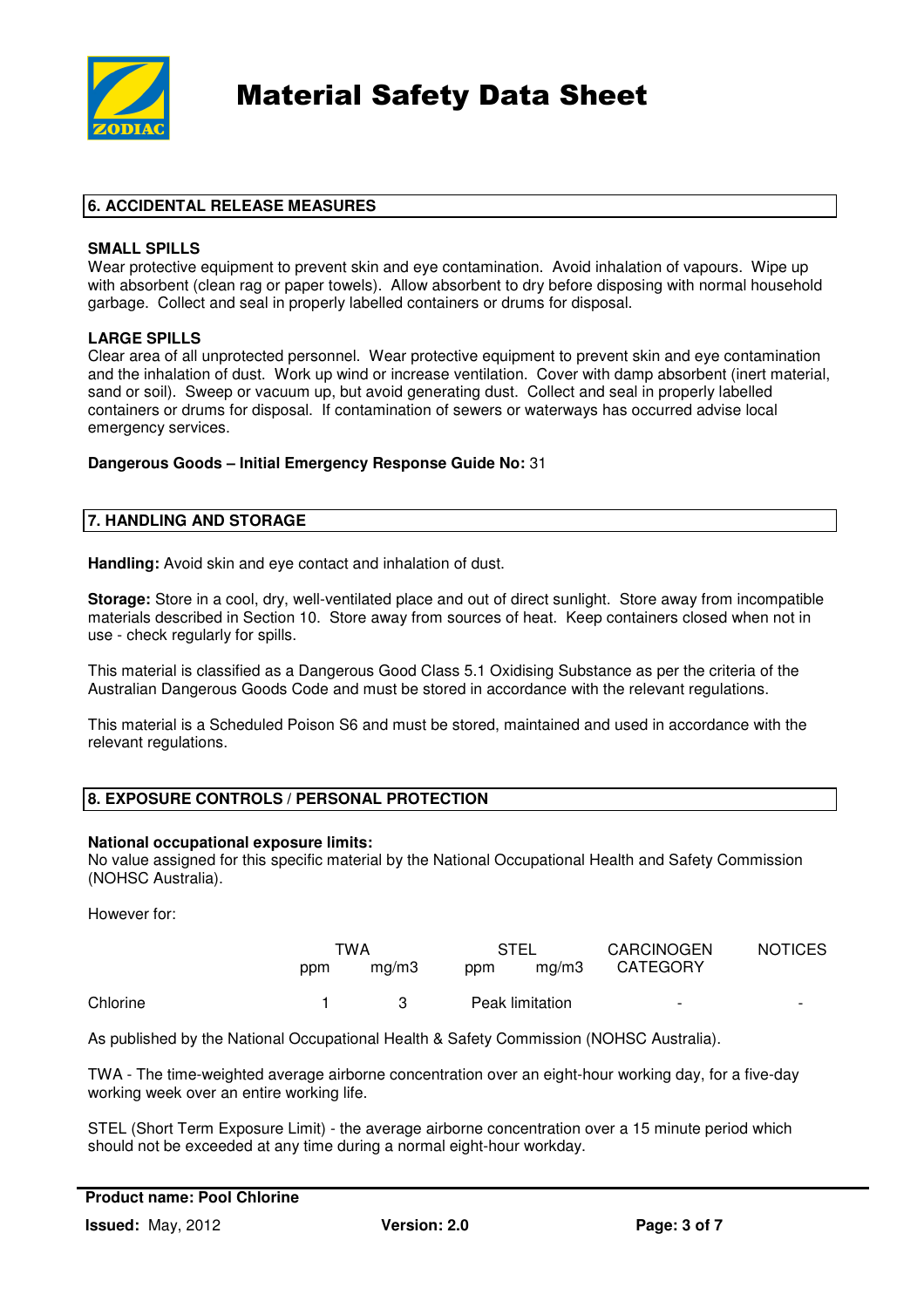

Peak Limitation - a ceiling concentration that should not be exceeded over a measurement period, which should be as short as possible, but not exceeding 15 minutes.

These Exposure Standards are guides to be used in the control of occupational health hazards. All atmospheric contamination should be kept too as low a level as is workable. These exposure standards should not be used as fine dividing lines between safe and dangerous concentrations of chemicals. They are not a measure of relative toxicity.

If the directions for use on the product label are followed, exposure of individuals using the product should not exceed the above standard. The standard was created for workers who are routinely, potentially exposed during product manufacture.

**Biological Limit Values:** As per the "National Model Regulations for the Control of Workplace Hazardous Substances [NOHSC: 1005 (1994)]" the ingredients in this material do not have a Biological Limit Allocated.

**Engineering measures:** Ensure ventilation is adequate to maintain air concentrations below Exposure Standards. Avoid generating and inhaling dusts. Use with local exhaust ventilation or while wearing appropriate respirator. Chlorine gas vapour is heavier than air - prevent concentration in hollows or sumps. DO NOT enter confined spaces where vapour may have collected. Keep containers closed when not in use.

**Personal protection equipment:** OVERALLS, SAFETY SHOES, CHEMICAL GOGGLES, GLOVES, DUST **MASK.** 

Wear overalls, chemical goggles and impervious gloves. Avoid generating and inhaling dusts. If dust exists, wear respirator meeting the requirements of AS/NZS 1715 and AS/NZS 1716. Available information suggests that gloves made from neoprene or nitrile rubber should be suitable for intermittent contact. However, due to variations in glove construction and local conditions, the user should make a final assessment. Always wash hands before smoking, eating, drinking or using the toilet. Wash contaminated clothing and other protective equipment before storing or re-using.

## **9. PHYSICAL AND CHEMICAL PROPERTIES**

**Form / Colour / Odour:** White to cream, dry free flowing powder with chlorine odour.

| <b>Solubility in water:</b>             | Appreciable          |
|-----------------------------------------|----------------------|
| Specific Gravity (20 °C):               | 2.35                 |
| <b>Relative Vapour Density (air=1):</b> | N App                |
| Vapour Pressure (20 °C):                | N App                |
| Flash Point (°C):                       | N App                |
| <b>Odour Threshold:</b>                 | $1-3$ ppm $*$        |
| Flammability Limits (%):                | N App                |
| Autoignition Temperature (°C):          | N App                |
| Melting Point/Range (°C):               | approx 100           |
| Boiling Point/Range (°C):               | N App                |
| Decomposition Point (°C):               | N Av                 |
| pH:                                     | N App                |
| Moisture content (%):                   | $5 - 10%$            |
| Molecular formula                       | Ca(OCl) <sub>2</sub> |
| <b>Molecular weight</b>                 | 142.99               |
|                                         |                      |

\* values for chlorine (Typical values only - consult specification sheet)<br>  $N Av = Not available$ <br>  $N AOD = Not$  applica  $N$  App = Not applicable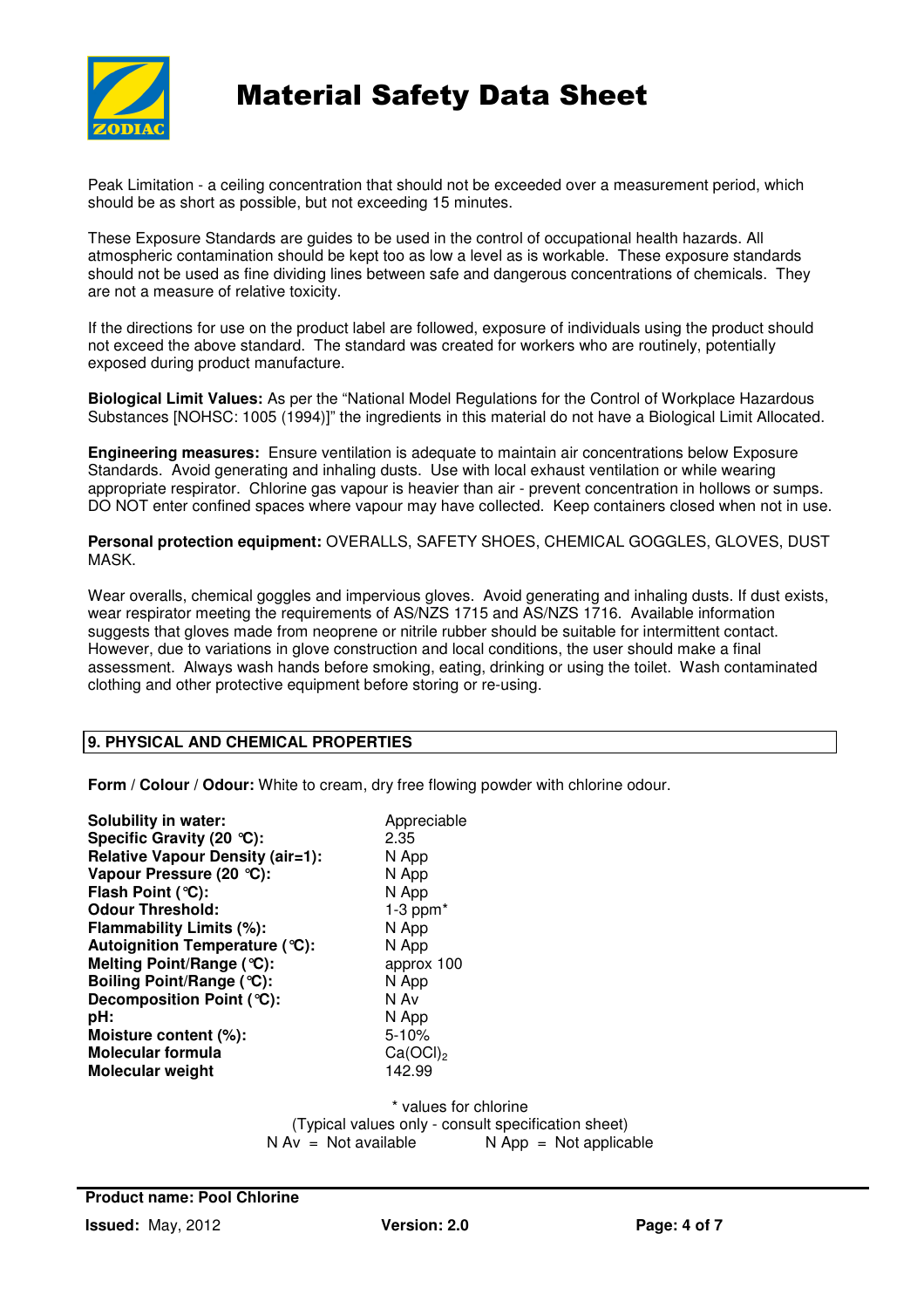

# **10. STABILITY AND REACTIVITY**

**Chemical stability:** This material is thermally stable when stored and used as directed.

**Conditions to avoid:** Elevated temperatures will result in the material decomposing releasing chlorine gas.

**Incompatible Materials:** Will react with most organic chemicals. Corrosive to most metals in the presence of moisture.

**Hazardous decomposition products:** Oxides of carbon and nitrogen, chlorine, smoke and other toxic fumes.

**Hazardous reactions:** Contact with acids will result in the evolution of chlorine gas.

## **11. TOXICOLOGICAL INFORMATION**

No adverse health effects expected if the product is handled in accordance with this Safety Data Sheet and the product label. Symptoms or effects that may arise if the product is mishandled and overexposure occurs are:

### **Acute Effects**

**Inhalation:** Material may be irritant to mucous membranes and respiratory tract.

**Skin contact:** Contact with skin will result in severe irritation. Corrosive to skin - may cause skin burns.

**Eye contact:** A severe eye irritant. Corrosive to eyes: contact can cause corneal burns. Contamination of eyes can result in permanent injury.

**Ingestion:** Harmful if swallowed. Swallowing can result in nausea, vomiting, diarrhoea, abdominal pain and chemical burns to the gastrointestinal tract.

**Long Term Effects:** No information available for product.

### **Acute toxicity / Chronic toxicity**

No LD50 data available for the product.

Oral LD50 (rat): 850 mg/Kg

## **12. ECOLOGICAL INFORMATION**

Avoid contaminating waterways.

**Ecotoxicity:** No information available.

**Persistence and degradability:** No information available.

**Mobility:** No information available.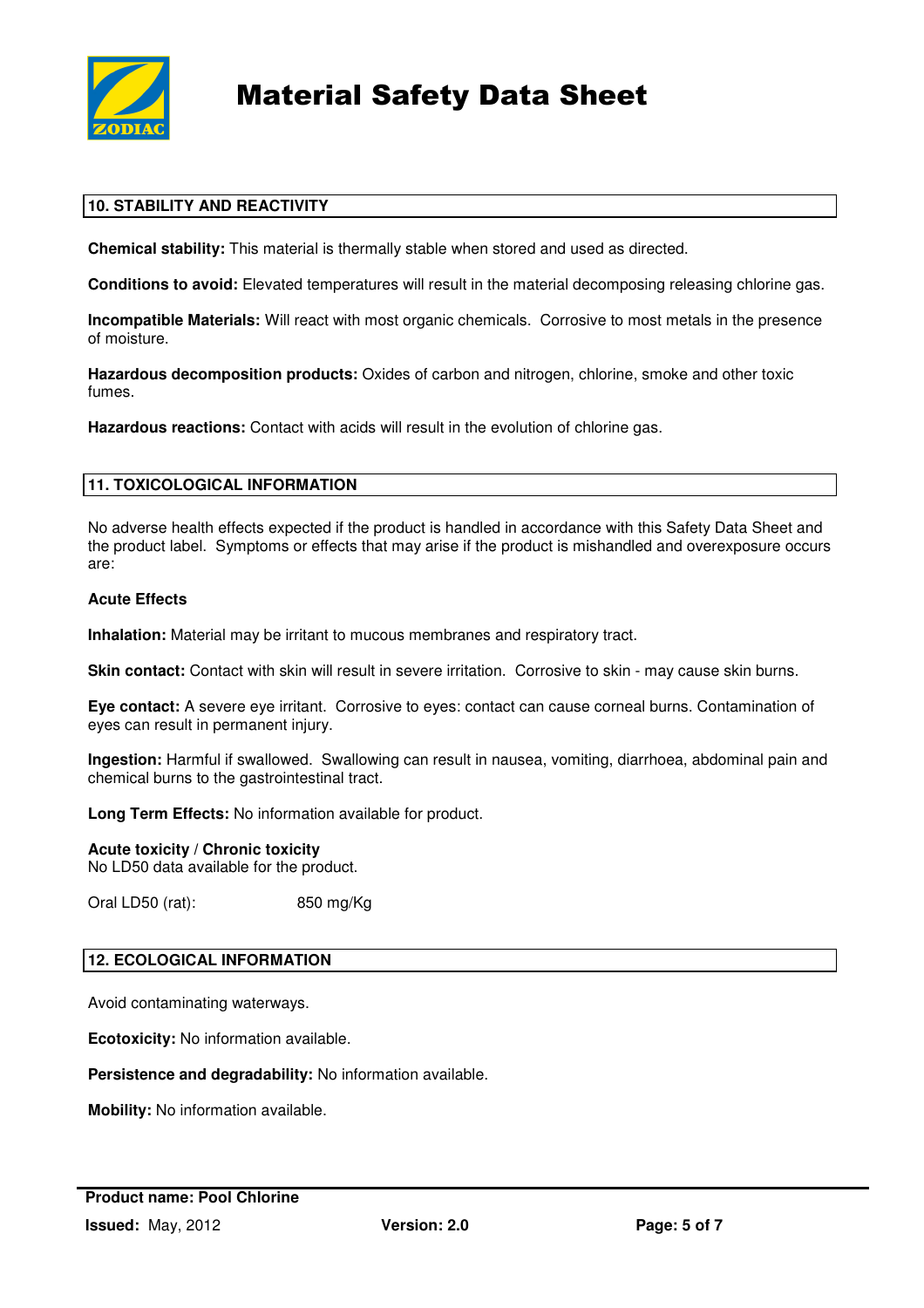

## **13. DISPOSAL CONSIDERATIONS**

Refer to State/Territory Land Waste Management Authority.

### **14. TRANSPORT INFORMATION**

### **ROAD AND RAIL TRANSPORT**

Classified as Dangerous Goods by the criteria of the Australian Dangerous Goods Code (ADG Code) for Transport by Road and Rail.

| UN No:                              | 2880 |
|-------------------------------------|------|
| <b>Dangerous Goods Class:</b>       | 5.1  |
| <b>Packing Group:</b>               | н    |
| <b>Hazchem Code:</b>                | 2W   |
| <b>Emergency Response Guide No:</b> | 31   |

**Proper Shipping Name:** CALCIUM HYPOCHLORITE, HYDRATED

**Segregation Dangerous Goods:** Not to be loaded with explosives (Class 1), flammable gases (Class 2.1), toxic gases (Class 2.3), flammable liquids (Class 3), flammable solids (Class 4.1), spontaneously combustible substances (Class 4.2), dangerous when wet substances (Class 4.3), organic peroxides (Class 5.2), radioactive substances (Class 7), corrosive substances (Class 8), fire risk substances or combustible liquids, however exemptions may apply. Also note that fire risk substances including dangerous goods of Class 6 or Class 9 which are fire risk substances are incompatible with dangerous goods of Class 1, Class 5.1 and Class 5.2.

### **MARINE TRANSPORT**

Classified as Dangerous Goods by the criteria of the International Maritime Dangerous Goods Code (IMDG Code) for transport by sea.

| UN No:                        | 2880 |
|-------------------------------|------|
| <b>Dangerous Goods Class:</b> | 5.1  |
| <b>Packing Group:</b>         |      |

**Proper Shipping Name:** CALCIUM HYPOCHLORITE, HYDRATED

### **AIR TRANSPORT**

Classified as Dangerous Goods by the criteria of the International Air Transport Association (IATA) Dangerous Goods Regulations for transport by air.

| UN No:                        | 2880 |
|-------------------------------|------|
| <b>Dangerous Goods Class:</b> | 5.1  |
| <b>Packing Group:</b>         |      |

**Proper Shipping Name:** CALCIUM HYPOCHLORITE, HYDRATED

### **Poisons Schedule (Aust):** S6

All the constituents of this material are listed on the Australian Inventory of Chemical Substances (AICS).